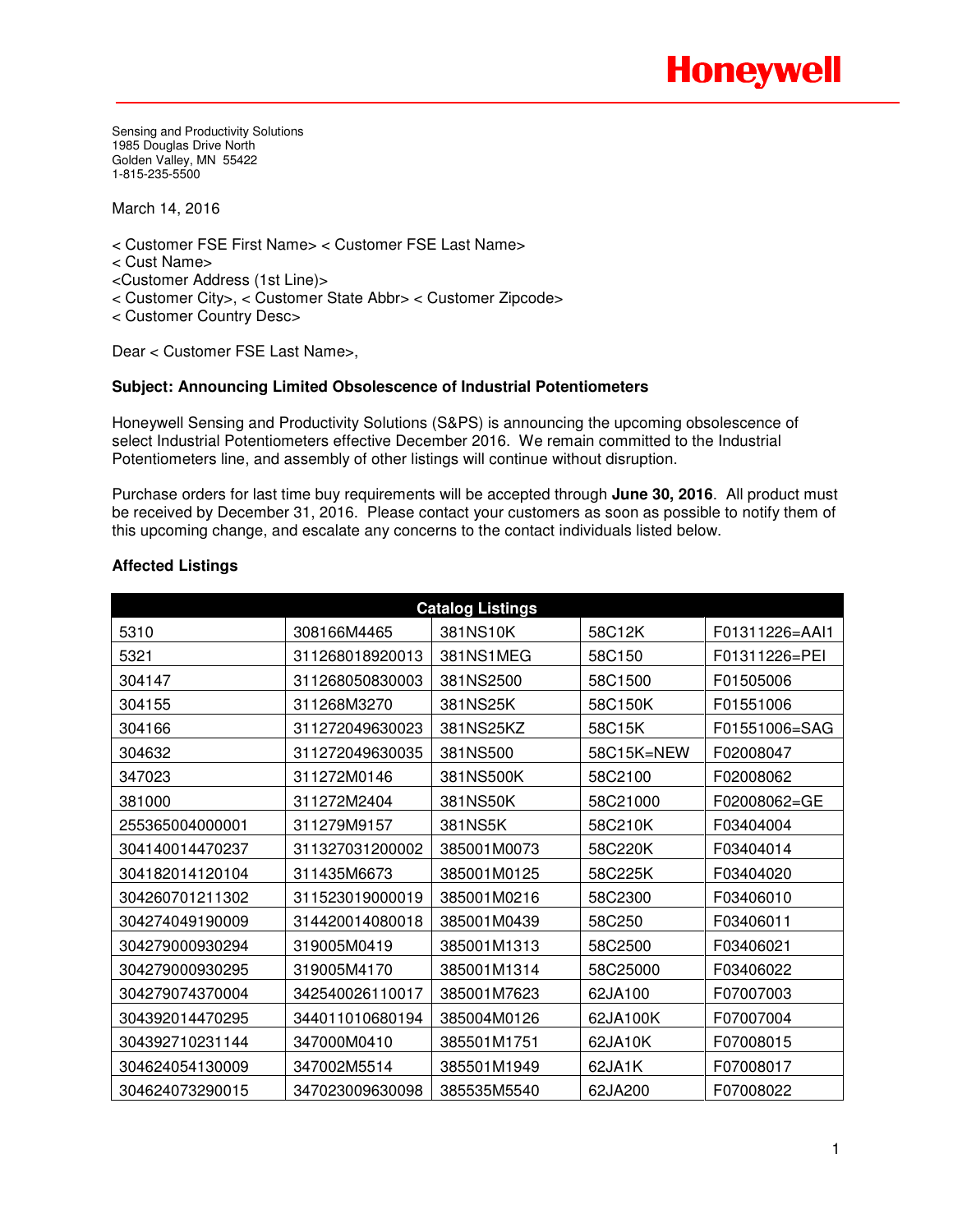| 304628049190008 | 347023009630102 | 388601M0005     | 62JA20K     | F07008036      |
|-----------------|-----------------|-----------------|-------------|----------------|
| 304628049190010 | 380001M4426     | 388A64082770002 | 62JA250     | F07008048      |
| 304633000370161 | 380001M4586     | 388B90M9370     | 62JA2500    | F07008049      |
| 308050014470298 | 380001M4860     | 389A86M8748     | 62JA25K     | F07008050      |
| 308083004190026 | 380001M6516     | 389B79160090247 | 62JA2K      | F07008053      |
| 308110701210977 | 380001M9022     | 42900100K       | 62JA30K     | F07008057      |
| 311272049630042 | 380001M9726     | 4290010K        | 62JA500     | F07008076      |
| 319005006900003 | 380028M9680     | 429001K         | 62JA50K     | F07008097      |
| 347032009630127 | 381000002630085 | 429005K         | 62JA5K      | F07008113      |
| 380001028300017 | 381000049630015 | 42JA10K         | A4310       | F07008121      |
| 380002064750025 | 381000056850029 | 42JA1K          | A43100      | F07018005      |
| 381001056850030 | 381000131360007 | 42JA500         | A4310K      | F07018021      |
| 381001709103674 | 381000M0043     | 42JA5K          | A431K       | F07018023      |
| 381123004460415 | 381000M1130     | 43C110          | A4320       | F07018026      |
| 381133069200001 | 381000M3236     | 43C1100         | A4325       | F07018030      |
| 381150004460429 | 381000M8702     | 43C11000        | A4325K      | F07018031      |
| 381150004460430 | 381000M9598     | 43C110K         | A432K       | F07018036      |
| 381152030610221 | 381000M9612     | 43C11500        | A43300      | F07018039      |
| 385028006880003 | 381001M0991     | 43C1200         | A435        | F07018041=PE   |
| 385501087670001 | 381001M6951     | 43C12000        | A4350       | F07018042=BA   |
| 385501087670007 | 381001M6952     | 43C120K         | A43500      | F07018043=BA   |
| 388860073800031 | 381001M8977     | 43C1250         | A435K       | F07018056      |
| 470038041471365 | 381001M9030     | 43C12500        | A43S100     | F07018056=BA   |
| 470038041471369 | 381001M9471     | 43C125K         | A43S10K     | F07018057      |
| 240C            | 381002M9071     | 43C1400         | A43S15K     | F22000079      |
| 251869016790004 | 381003M9716     | 43C15           | A43S1K      | F22000111      |
| 255365004000001 | 381004M5498     | 43C150          | A43S300     | F22000130      |
| 303217002551130 | 381004M8977     | 43C1500         | A43S50K     | F22010082      |
| 303740M2742     | 381004M9604     | 43C15K          | A43S50K-S10 | F22010089      |
| 304077006441589 | 381006M6672     | 43C210          | A43S5K      | <b>FKS-1/2</b> |
| 304147001230610 | 381035M2711     | 43C2100         | A471000     | <b>FKS-1/4</b> |
| 304147069370020 | 381079M4668     | 43C210K         | A47100K     | RA20LASB101A   |
| 304147M0512     | 381080M9483     | 43C21K          | A4710K      | RA20LASB102A   |
| 304147M0932     | 381133069200012 | 43C2200         | A4710KZ     | RA20LASB103A   |
| 304147M3212     | 381134069200009 | 43C220K         | A471500     | RA20LASB202A   |
| 304147M7299     | 381135M8794     | 43C225          | A4715K      | RA20LASB251A   |
| 304147M8677     | 381151004460427 | 43C2250         | A471MEG     | RA20LASB3R0A   |
| 304155M0628     | 381153M6891     | 43C22500        | A4720K      | RA20LASB500A   |
| 304155M0636     | 381L100         | 43C22K          | A47250K     | RA20LASB501A   |
| 304155M1800     | 381L1000        | 43C250          | A4725K      | RA20LASB502A   |
| 304155M4106     | 381L100K        | 43C2500         | A475000     | RA20LASB751A   |
| 304155M4612     | 381L10K         | 43C250K         | A475000=NEW | RA20NASD100A   |
| 304165M8883     | 381L2500        | 43C25K          | A47500K     | RA20NASD101A   |
| 304165M9724     | 381L25K         | 470000057690004 | A47500KZ    | RA20NASD102A   |